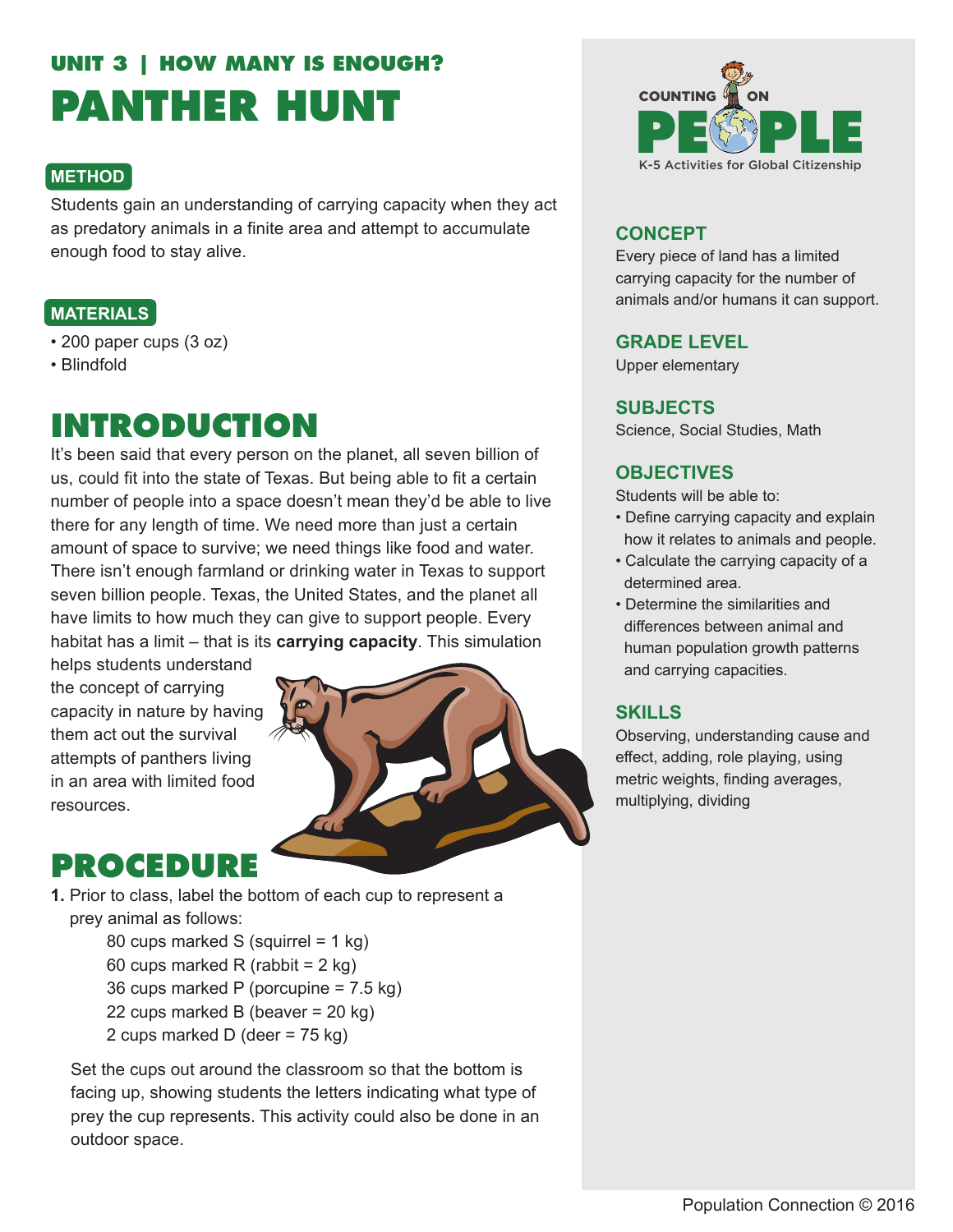Note: For classes of roughly 25 students, 200 cups works best. To adjust for class size, decide how many panthers will survive and determine the carrying capacity by multiplying that number by 50, and subtracting from 1,060 (total amount of kg in a 200-cup set). There shouldn't be enough prey available for all the panthers to survive – the simulation works best when only 50-70 percent of the panthers survive the season to show how finite resources affect carrying capacity.

- **2.** Write what each cup represents, the animal and the weight, on the board so the students will know what they're hunting.
- **3.** When ready to begin the simulation, indicate the area where you have set out the cups, and say, "This is the habitat of a population of panthers and each of you represents one panther. Right now you will each try to find enough food in this habitat to survive for about a month, 50 kg." Explain to students that 1 kg = 2.2 lbs, so 50 kg = 110 lbs. It may be helpful to show a picture of a panther to the class.
- **4.** Select one student from the class and explain, "This panther has been injured by tackling a big buck and now has a broken leg so he/she will have to hunt on one leg." Tell the student to hop on one foot.
- **5.** Select another student and say, "This panther is blind due to an injury caused by a porcupine." Give the student a scarf or bandana to use as a blindfold.
- **6.** Select a third student and explain, "This panther is a female with two cubs and each cub needs 25 kg of food to live, so if they are all going to survive, she needs to find 100 kg of food."
- **7.** Indicate the chart on the board and read it aloud to be sure the students understand what they're looking for. Ask each student to set up a panther den by selecting a small area where they will bring their prey. This could be their desks or areas along the wall.
- **8.** Give students the following instructions: "Each panther must walk into the habitat to hunt. (Panthers don't run down prey, they stalk it.) When a panther finds a prey animal, he or she picks it up and carries it to his or her den. Each panther can only carry one prey animal at a time. Remember that in the wild, panthers don't fight over prey, as a resulting injury may kill them. Once the prey is in a panther's den, it is safe from other panthers (panthers don't steal)." Students continue to repeat the process until all the prey has been collected.
- **9.** When all the paper cups have been gathered, the hunting is over. Each student should return to his or her den to calculate the quantity of food he or she gathered. Then, discuss with the class the following questions.

## **DISCUSSION QUESTIONS**

**1.** How many kilograms did each panther gather? How many panthers survived in this habitat? Is that the carrying capacity of this habitat for panthers? (*No*) How can we calculate the carrying capacity for this habitat?

*Answers will vary. To calculate the amount of panthers that could have survived in the simulation, add up all of the prey (1060 kg) and divide by the amount each panther needs to survive (50 kg). The habitat could have supported 21 panthers.*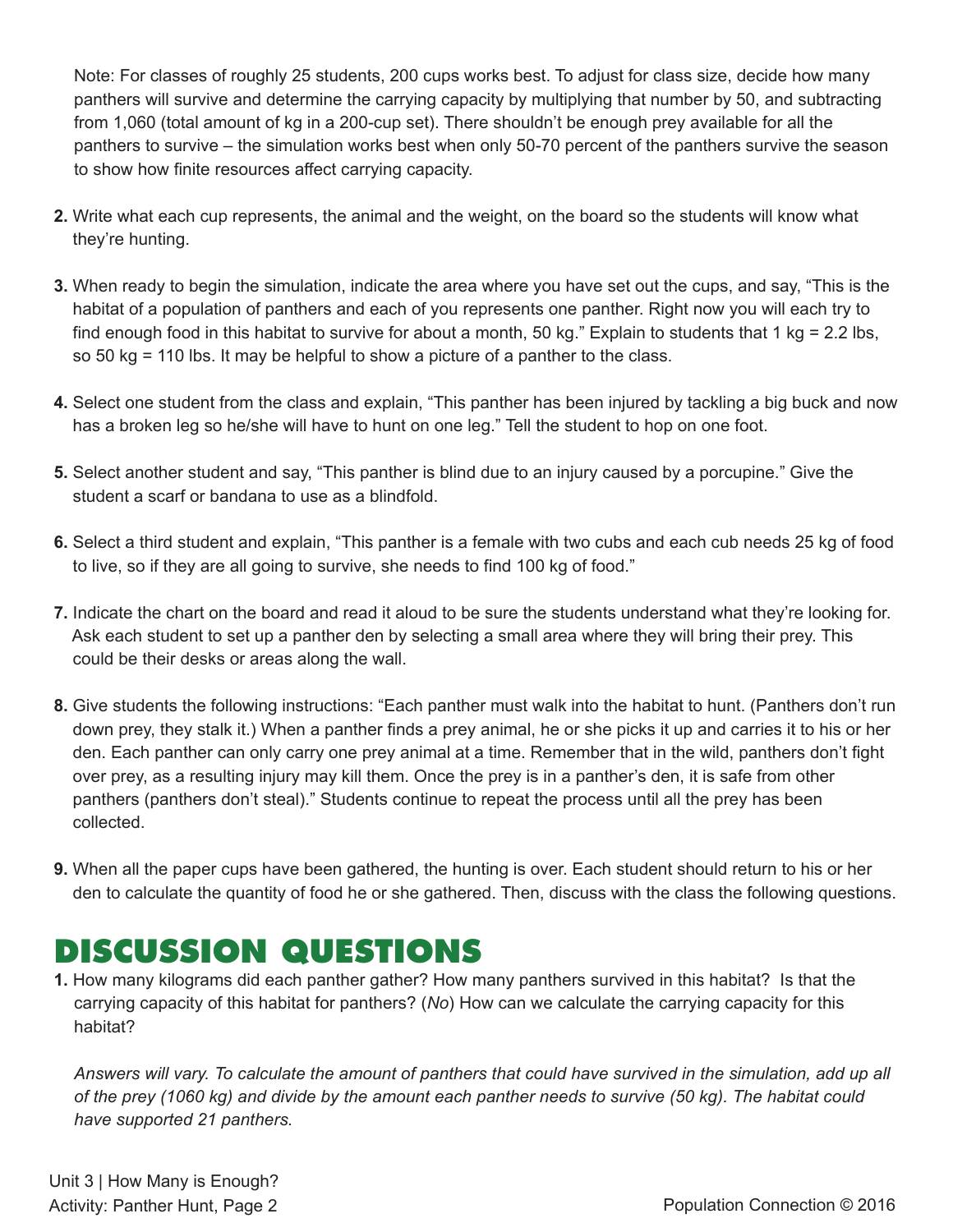**2.** If more panthers played the game, would this habitat support them? How many kilograms of prey would be needed for the whole class of panthers to survive?

*No, the habitat would not support more panthers playing. The amount needed for the entire class to survive could be found by taking the total number of students and multiplying by 50.*

**3.** How many kilograms did the blind panther gather? The injured panther? Can a blind or injured panther survive in the wild? What about the mother panther? What are the chances of her cubs surviving in this habitat? Who is the mother going to feed first?

*Answers will vary. In regards to the mother panther, explain that she will probably feed herself first to keep healthy so that she can tend to her cubs. If she stays healthy, perhaps the habitat will support healthy cubs in the future.*

**4.** What would happen to the panther population if all the rabbits died of a disease? What would happen to the prey animals if all the panthers were captured and removed from the habitat?

*If all the rabbits died of a disease, the carrying capacity of the panthers would drop. The panthers' food supply would be cut; therefore, fewer panthers would survive. If all the panthers were captured and removed from the habitat, the prey animals would have no predators and the balance of the ecosystem would shift – population levels of the prey animals may significantly increase; over-grazing would affect the plant populations causing a food shortage; the changes in the ecosystem would increase competition for resources because the population levels are not sustainable.*

**5.** What would happen to the panther population if the water became polluted? Why would the concentration of the pollutant be greatest in the panthers?

*The panthers and all the other animals drinking the water would become sick and some may die. The panthers would have the highest concentrations of pollutants in their bodies because panthers are at the top of the food chain; they eat the other creatures that are also drinking the water. This is called bioaccumulation. Not only are they consuming the polluted water themselves, they are taking in all of the pollution that is stored in the tissue of each animal they eat.*

**6.** Do you notice anything about where the surviving panthers are located? (You may want the surviving panthers to raise their hands so they're easy to see.) Where are they in relation to the food supply?

*Often, the students seated closest to the paper cups will survive while those further away will not.*

**7.** Though this game is about the carrying capacity of panthers in a region, do the same rules apply to humans? How are they similar and dissimilar?

*Yes. Similarities include: humans are at the top of the food chain; just as the panthers compete for prey, humans compete for a number of limited resources within our own habitat, or society; in some cases, whether or not you get resources depends on how close you are to them (your access level and their availability). Dissimilarities include: humans generally don't stop "hunting" when we have enough of something (we continue competing for things that we don't really need while panthers stop when they are full).*